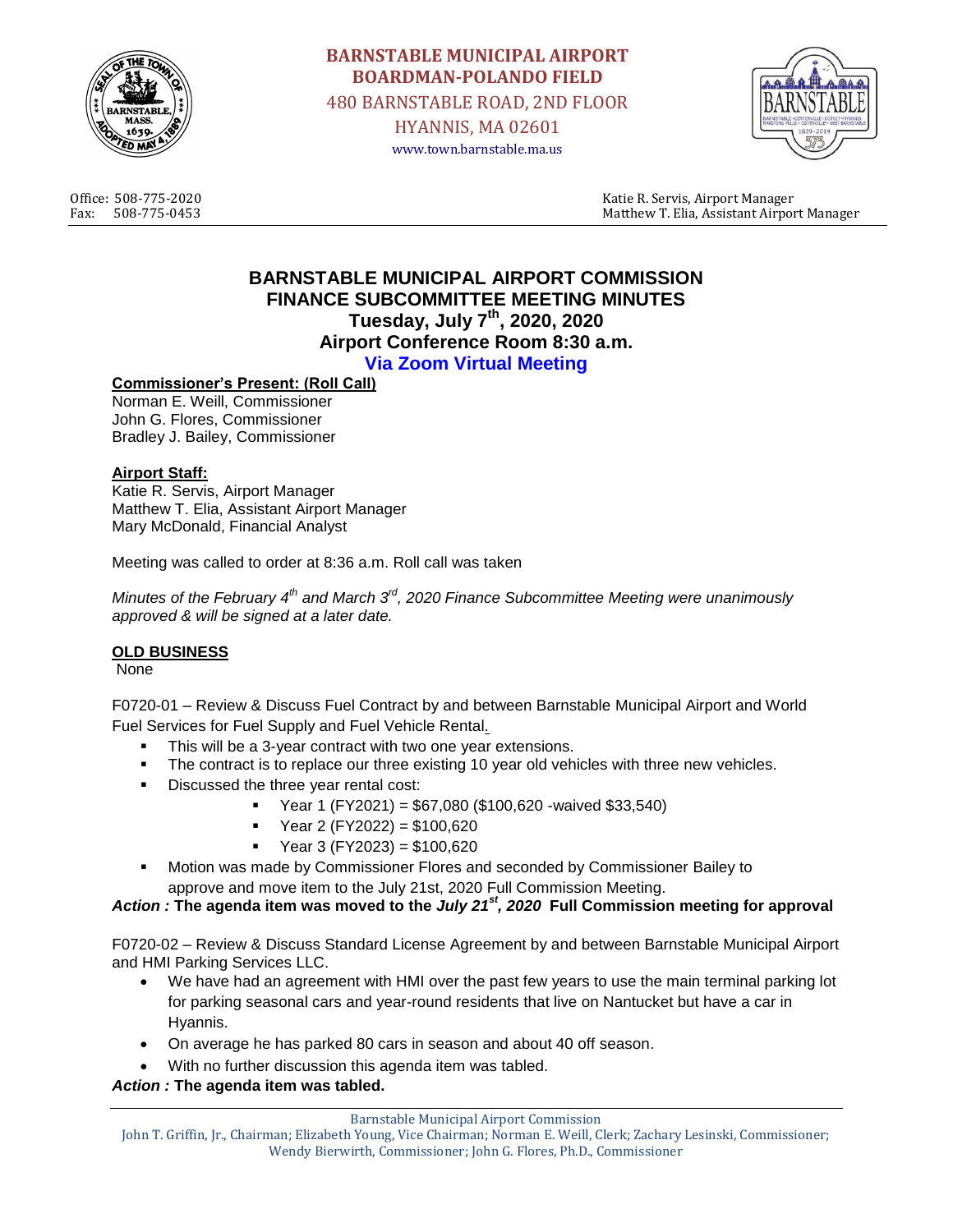F0720-03 – Review & Discuss supplemental appropriation and transfer order for the fiscal year 2020 airport capital budget in the amount of \$277,600.00 be appropriated and added to the original amount of \$250,000 appropriated under Town Council Orders (A.O. 2019-110 for \$100,000) and (A.O. 2020-052 for \$150,000) for the purpose of funding mitigation for the impacts of per and Polyfluoroalkyl substances (PFAS) and 1,4‐dioxane in soil and groundwater associated

- Manager Servis stated the original Bid went out on March 27, 2020 with bid due on April 15, 2020.
- At that time the Bids we received were more than double the estimated price of \$250,000.
- The rebid was issued May 11, 2020 with bids due on June 12, 2020.
- The bids still came back higher then estimated.
	- o The lowest bid we received was \$448,000.00
	- o Lowest bid plus bid development and admin fees totaled \$79,600.00
	- o The total Project Cost is \$527,600.00
	- o Appropriation is short by \$ 277,600.00
	- o Motion was made by Commissioner Weill and seconded by Commissioner Flores to approve and move item to the July 21st, 2020 Full Commission Meeting.

# *Action :* **The agenda item was moved to the** *July 21st, 2020* **Full Commission meeting for approval**

F0720-04 – Review & Discuss Professional Services Agreement by and between Barnstable Municipal Airport and Vector Airport Systems, LLC**.**

- We have had an agreement with Vector Airport Systems, LLC f Vector since July 1, 2015.
- **The agreement is a sole source which includes:** 
	- Landing fee tracking and billing
	- Noise/aircraft tracking and web-based interface
	- Committee discussed the fee structure for the 5-years term of the agreement.
		- o Aircraft ID System Annual Processing & Maintenance Fee \$ 16,230.00
			- o VNOM Software \$ 40,000.00
			- o NextGen HYA DATA \$ 20,867.00
			- $\circ$  Total cost \$77,096.00 yearly
	- Motion was made by Commissioner Flores and seconded by Commissioner Bailey to approve and move item to the July 21st, 2020 Full Commission Meeting.

## *Action :* **The agenda item was moved to the** *July 21st, 2020* **Full Commission meeting for approval**

F0720-05 – Review & Discuss Fuel Pricing Agreement by and between Barnstable Municipal Airport and NetJets Services, Inc., for guaranteed 200,001 gallons annually**.**

- Net Jets have been part of the airport's discount fuel program since 2012.
- They purchase the largest quantity of fuel than any other of our discount fuel program participants.
- Discussed including our new rates and charges approved by the commission in February 2020 into the agreement.
- Motion was made by Commissioner Flores and seconded by Commissioner Weill to approve and move item to the July 21st, 2020 Full Commission Meeting.

*Action :* **The agenda item was moved to the** *July 21st, 2020* **Full Commission meeting for approval**

#### **Update Discussion:**

On-call Airport Environmental 3-year contract

Barnstable Municipal Airport Commission

John T. Griffin, Jr., Chairman; Elizabeth Young, Vice Chairman; Norman E. Weill, Clerk; Zachary Lesinski, Commissioner; Wendy Bierwirth, Commissioner; John G. Flores, Ph.D., Commissioner